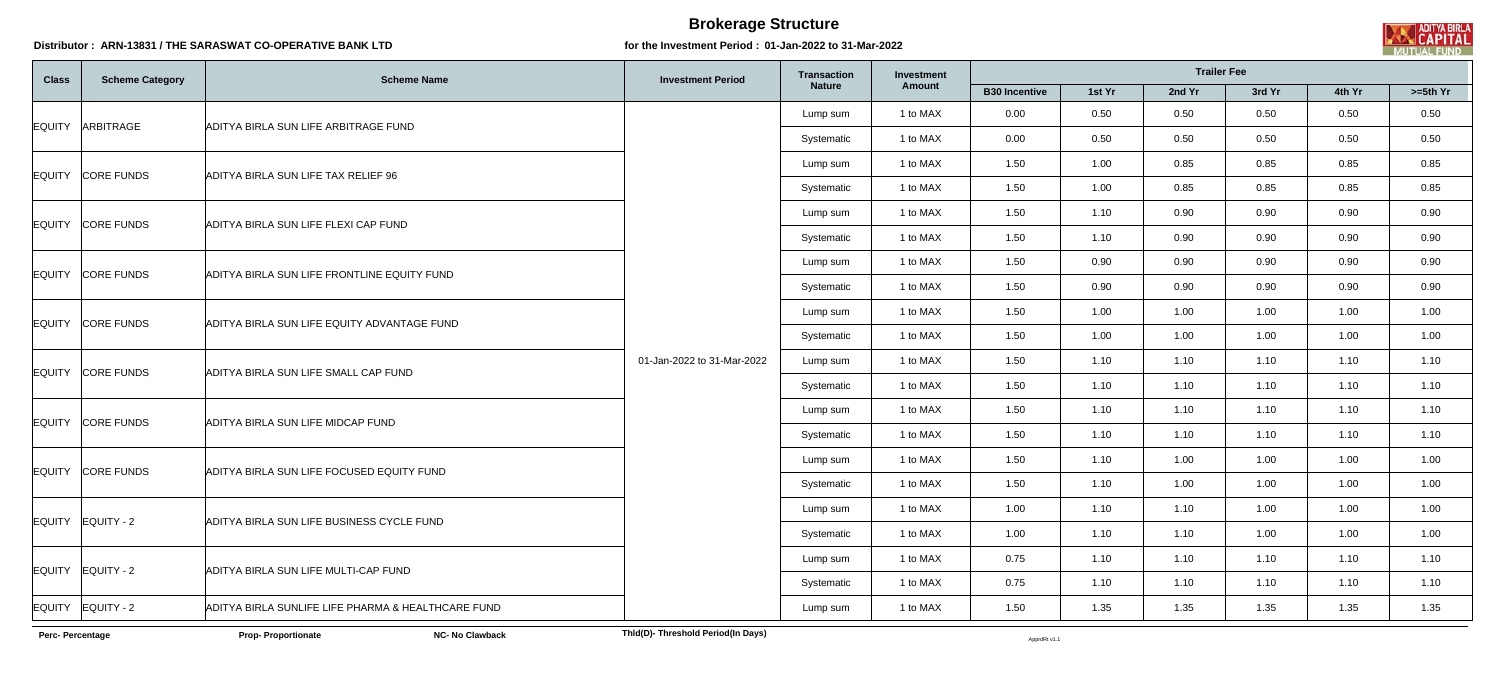

| <b>Class</b>      | <b>Scheme Category</b> | <b>Scheme Name</b>                                               | <b>Investment Period</b>   | <b>Transaction</b> | <b>Investment</b> | <b>Trailer Fee</b>   |        |        |        |        |            |  |  |
|-------------------|------------------------|------------------------------------------------------------------|----------------------------|--------------------|-------------------|----------------------|--------|--------|--------|--------|------------|--|--|
|                   |                        |                                                                  |                            | <b>Nature</b>      | <b>Amount</b>     | <b>B30 Incentive</b> | 1st Yr | 2nd Yr | 3rd Yr | 4th Yr | $>=5th$ Yr |  |  |
|                   | EQUITY EQUITY - 2      | ADITYA BIRLA SUNLIFE LIFE PHARMA & HEALTHCARE FUND               |                            | Systematic         | 1 to MAX          | 1.50                 | 1.35   | 1.35   | 1.35   | 1.35   | 1.35       |  |  |
|                   | EQUITY EQUITY - 2      | ADITYA BIRLA SUN LIFE PSU EQUITY FUND                            |                            | Lump sum           | 1 to MAX          | 1.50                 | 1.30   | 1.30   | 1.30   | 1.30   | 1.30       |  |  |
|                   |                        |                                                                  |                            | Systematic         | 1 to MAX          | 1.50                 | 1.30   | 1.30   | 1.30   | 1.30   | 1.30       |  |  |
|                   | EQUITY EQUITY - 2      | ADITYA BIRLA SUN LIFE RETIREMENT FUND 30S PLAN                   |                            | Lump sum           | 1 to MAX          | 1.50                 | 1.30   | 1.30   | 1.30   | 1.30   | 1.30       |  |  |
|                   |                        |                                                                  |                            | Systematic         | 1 to MAX          | 1.50                 | 1.30   | 1.30   | 1.30   | 1.30   | 1.30       |  |  |
|                   |                        | ADITYA BIRLA SUN LIFE RETIREMENT FUND 40S PLAN                   |                            | Lump sum           | 1 to MAX          | 1.50                 | 1.30   | 1.30   | 1.30   | 1.30   | 1.30       |  |  |
|                   | EQUITY EQUITY - 2      |                                                                  |                            | Systematic         | 1 to MAX          | 1.50                 | 1.30   | 1.30   | 1.30   | 1.30   | 1.30       |  |  |
|                   |                        |                                                                  |                            | Lump sum           | 1 to MAX          | 1.50                 | 1.15   | 1.15   | 1.15   | 1.15   | 1.15       |  |  |
|                   | EQUITY EQUITY - 2      | ADITYA BIRLA SUN LIFE RETIREMENT FUND 50S PLAN                   |                            | Systematic         | 1 to MAX          | 1.50                 | 1.15   | 1.15   | 1.15   | 1.15   | 1.15       |  |  |
| EQUITY EQUITY - 2 |                        |                                                                  |                            | Lump sum           | 1 to MAX          | 0.00                 | 0.40   | 0.40   | 0.40   | 0.40   | 0.40       |  |  |
|                   |                        | ADITYA BIRLA SUN LIFE FINANCIAL PLANNING FOF - MODERATE PLAN     | 01-Jan-2022 to 31-Mar-2022 | Systematic         | 1 to MAX          | 0.00                 | 0.40   | 0.40   | 0.40   | 0.40   | 0.40       |  |  |
|                   |                        |                                                                  |                            | Lump sum           | 1 to MAX          | 0.00                 | 0.80   | 0.80   | 0.80   | 0.80   | 0.80       |  |  |
| EQUITY FOF        |                        | ADITYA BIRLA SUN LIFE COMMODITY EQUITIES FUND - GLOBAL AGRI PLAN |                            | Systematic         | 1 to MAX          | 0.00                 | 0.80   | 0.80   | 0.80   | 0.80   | 0.80       |  |  |
|                   |                        |                                                                  |                            | Lump sum           | 1 to MAX          | 0.00                 | 0.25   | 0.25   | 0.25   | 0.25   | 0.25       |  |  |
| EQUITY FOF        |                        | ADITYA BIRLA SUN LIFE GOLD FUND                                  |                            | Systematic         | 1 to MAX          | 0.00                 | 0.25   | 0.25   | 0.25   | 0.25   | 0.25       |  |  |
|                   |                        |                                                                  |                            | Lump sum           | 1 to MAX          | 0.00                 | 0.60   | 0.60   | 0.60   | 0.60   | 0.60       |  |  |
| EQUITY FOF        |                        | ADITYA BIRLA SUN LIFE GLOBAL EXCELLENCE EQUITY FUND OF FUND      |                            | Systematic         | 1 to MAX          | 0.00                 | 0.60   | 0.60   | 0.60   | 0.60   | 0.60       |  |  |
|                   |                        |                                                                  |                            | Lump sum           | 1 to MAX          | 1.00                 | 0.70   | 0.70   | 0.70   | 0.70   | 0.70       |  |  |
| EQUITY FOF        |                        | ADITYA BIRLA SUN LIFE ASSET ALLOCATOR FOF SCHEME                 |                            | Systematic         | 1 to MAX          | 1.00                 | 0.70   | 0.70   | 0.70   | 0.70   | 0.70       |  |  |
|                   |                        |                                                                  |                            | Lump sum           | 1 to MAX          | 0.00                 | 0.35   | 0.35   | 0.35   | 0.35   | 0.35       |  |  |
| EQUITY FOF        |                        | ADITYA BIRLA SUN LIFE ACTIVE DEBT MULTI MANAGER FOF SCHEME       |                            | Systematic         | 1 to MAX          | 0.00                 | 0.35   | 0.35   | 0.35   | 0.35   | 0.35       |  |  |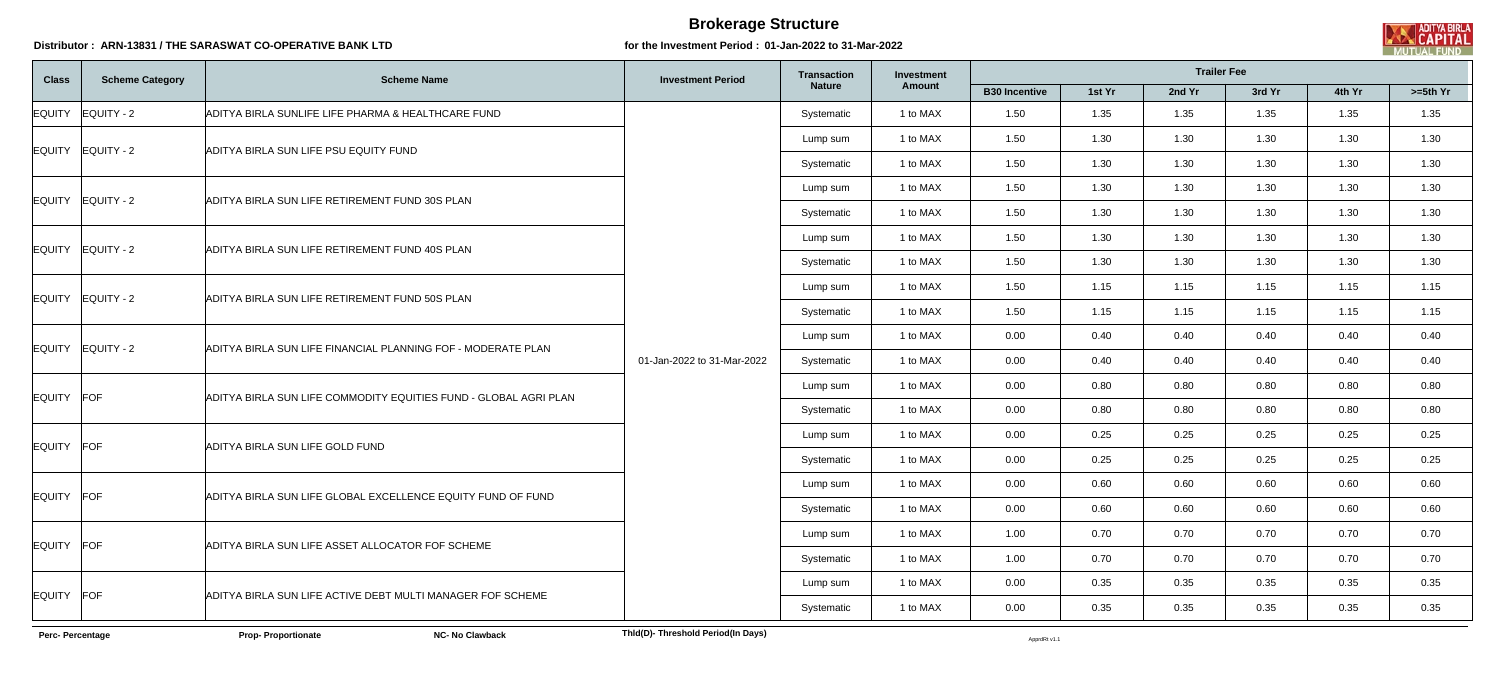

| <b>Class</b>  | <b>Scheme Category</b> | <b>Scheme Name</b>                                               | <b>Investment Period</b>   | Transaction   | <b>Investment</b> |                      |        | <b>Trailer Fee</b> |        |              |            |  |  |  |  |  |  |
|---------------|------------------------|------------------------------------------------------------------|----------------------------|---------------|-------------------|----------------------|--------|--------------------|--------|--------------|------------|--|--|--|--|--|--|
|               |                        |                                                                  |                            | <b>Nature</b> | <b>Amount</b>     | <b>B30 Incentive</b> | 1st Yr | 2nd Yr             | 3rd Yr | 4th Yr       | $>=5th$ Yr |  |  |  |  |  |  |
| EQUITY FOF    |                        | ADITYA BIRLA SUN LIFE FINANCIAL PLANNING FOF - AGGRESSIVE PLAN   |                            | Lump sum      | 1 to MAX          | 1.25                 | 0.55   | 0.55               | 0.55   | 0.55         | 0.55       |  |  |  |  |  |  |
|               |                        |                                                                  |                            | Systematic    | 1 to MAX          | 1.25                 | 0.55   | 0.55               | 0.55   | 0.55         | 0.55       |  |  |  |  |  |  |
| EQUITY FOF    |                        | ADITYA BIRLA SUN LIFE FINANCIAL PLANNING FOF - CONSERVATIVE PLAN |                            | Lump sum      | 1 to MAX          | 0.00                 | 0.30   | 0.30               | 0.30   | 0.30         | 0.30       |  |  |  |  |  |  |
|               |                        |                                                                  |                            | Systematic    | 1 to MAX          | 0.00                 | 0.30   | 0.30               | 0.30   | 0.30         | 0.30       |  |  |  |  |  |  |
| EQUITY FOF    |                        | ADITYA BIRLA SUN LIFE GLOBAL EMERGING OPPORTUNITIES FUND         |                            | Lump sum      | 1 to MAX          | 0.00                 | 0.60   | 0.60               | 0.60   | 0.60         | 0.60       |  |  |  |  |  |  |
|               |                        |                                                                  |                            | Systematic    | 1 to MAX          | 0.00                 | 0.60   | 0.60               | 0.60   | 0.60         | 0.60       |  |  |  |  |  |  |
| EQUITY HYBRID |                        | ADITYA BIRLA SUN LIFE EQUITY HYBRID 95 FUND                      |                            | Lump sum      | 1 to MAX          | 1.50                 | 1.00   | 1.00               | 1.00   | 1.00         | 1.00       |  |  |  |  |  |  |
|               |                        |                                                                  |                            | Systematic    | 1 to MAX          | 1.50                 | 1.00   | 1.00               | 1.00   | 1.00         | 1.00       |  |  |  |  |  |  |
|               | EQUITY HYBRID          | ADITYA BIRLA SUN LIFE BALANCED ADVANTAGE FUND                    |                            | Lump sum      | 1 to MAX          | 1.25                 | 1.25   | 1.00               | 1.00   | 1.00         | 1.00       |  |  |  |  |  |  |
|               |                        |                                                                  |                            | Systematic    | 1 to MAX          | 1.25                 | 1.25   | 1.00               | 1.00   | 1.00<br>1.10 | 1.00       |  |  |  |  |  |  |
| EQUITY HYBRID |                        |                                                                  | 01-Jan-2022 to 31-Mar-2022 | Lump sum      | 1 to MAX          | 1.50                 | 1.10   | 1.10               | 1.10   |              | 1.10       |  |  |  |  |  |  |
|               |                        | IADITYA BIRLA SUN LIFE REGULAR SAVINGS FUND                      |                            | Systematic    | 1 to MAX          | 1.50                 | 1.10   | 1.10               | 1.10   | 1.10         | 1.10       |  |  |  |  |  |  |
| EQUITY HYBRID |                        | ADITYA BIRLA SUN LIFE EQUITY SAVINGS FUND                        |                            | Lump sum      | 1 to MAX          | 1.50                 | 1.35   | 1.35               | 1.35   | 1.35         | 1.35       |  |  |  |  |  |  |
|               |                        |                                                                  |                            | Systematic    | 1 to MAX          | 1.50                 | 1.35   | 1.35               | 1.35   | 1.35         | 1.35       |  |  |  |  |  |  |
| EQUITY  INDEX |                        | ADITYA BIRLA SUN LIFE INDEX FUND                                 |                            | Lump sum      | 1 to MAX          | 0.00                 | 0.25   | 0.25               | 0.25   | 0.25         | 0.25       |  |  |  |  |  |  |
|               |                        |                                                                  |                            | Systematic    | 1 to MAX          | 0.00                 | 0.25   | 0.25               | 0.25   | 0.25         | 0.25       |  |  |  |  |  |  |
| EQUITY NFO    |                        | ADITYA BIRLA SUN LIFE NASDAQ 100 FOF                             |                            | Lump sum      | 1 to MAX          | 0.00                 | 0.40   | 0.40               | 0.40   | 0.40         | 0.40       |  |  |  |  |  |  |
|               |                        |                                                                  |                            | Systematic    | 1 to MAX          | 0.00                 | 0.40   | 0.40               | 0.40   | 0.40         | 0.40       |  |  |  |  |  |  |
| EQUITY NFO    |                        | ADITYA BIRLA SUN LIFE NIFTY MIDCAP 150 INDEX FUND                |                            | Lump sum      | 1 to MAX          | 0.00                 | 0.50   | 0.50               | 0.50   | 0.50         | 0.50       |  |  |  |  |  |  |
|               |                        |                                                                  |                            | Systematic    | 1 to MAX          | 0.00                 | 0.50   | 0.50               | 0.50   | 0.50         | 0.50       |  |  |  |  |  |  |
| EQUITY NFO    |                        | ADITYA BIRLA SUN LIFE NIFTY SMALLCAP 50 INDEX FUND               |                            | Lump sum      | 1 to MAX          | 0.00                 | 0.40   | 0.40               | 0.40   | 0.40         | 0.40       |  |  |  |  |  |  |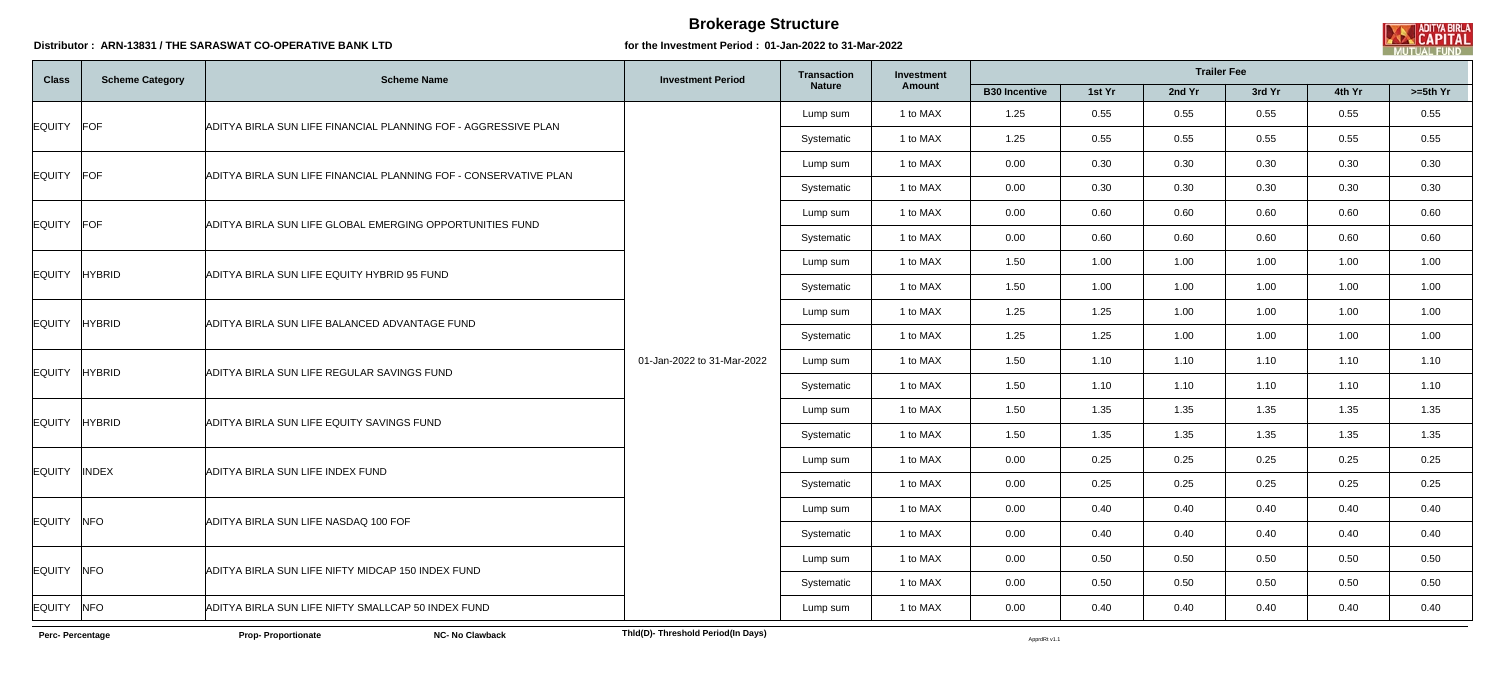

| <b>Class</b> | <b>Scheme Category</b>                                                | <b>Scheme Name</b>                                        | <b>Investment Period</b>   | Transaction   | <b>Investment</b> |                      |        | <b>Trailer Fee</b> |        |        |            |
|--------------|-----------------------------------------------------------------------|-----------------------------------------------------------|----------------------------|---------------|-------------------|----------------------|--------|--------------------|--------|--------|------------|
|              |                                                                       |                                                           |                            | <b>Nature</b> | Amount            | <b>B30 Incentive</b> | 1st Yr | 2nd Yr             | 3rd Yr | 4th Yr | $>=5th$ Yr |
| EQUITY NFO   |                                                                       | ADITYA BIRLA SUN LIFE NIFTY SMALLCAP 50 INDEX FUND        |                            | Systematic    | 1 to MAX          | 0.00                 | 0.40   | 0.40               | 0.40   | 0.40   | 0.40       |
|              | EQUITY SECTORAL/THEMATIC                                              | ADITYA BIRLA SUN LIFE DIGITAL INDIA FUND                  |                            | Lump sum      | 1 to MAX          | 0.75                 | 1.20   | 1.20               | 1.20   | 1.20   | 1.20       |
|              |                                                                       |                                                           |                            | Systematic    | 1 to MAX          | 0.75                 | 1.20   | 1.20               | 1.20   | 1.20   | 1.20       |
|              | EQUITY SECTORAL/THEMATIC                                              | ADITYA BIRLA SUN LIFE BANKING AND FINANCIAL SERVICES FUND |                            | Lump sum      | 1 to MAX          | 1.50                 | 1.20   | 1.20               | 1.20   | 1.20   | 1.20       |
|              |                                                                       |                                                           |                            | Systematic    | 1 to MAX          | 1.50                 | 1.20   | 1.20               | 1.20   | 1.20   | 1.20       |
|              | EQUITY SECTORAL/THEMATIC<br>ADITYA BIRLA SUN LIFE DIVIDEND YIELD FUND |                                                           | Lump sum                   | 1 to MAX      | 1.50              | 1.30                 | 1.30   | 1.30               | 1.30   | 1.30   |            |
|              |                                                                       |                                                           |                            | Systematic    | 1 to MAX          | 1.50                 | 1.30   | 1.30               | 1.30   | 1.30   | 1.30       |
|              | EQUITY SECTORAL/THEMATIC<br>ADITYA BIRLA SUN LIFE INFRASTRUCTURE FUND |                                                           | Lump sum                   | 1 to MAX      | 1.50              | 1.40                 | 1.40   | 1.40               | 1.40   | 1.40   |            |
|              |                                                                       |                                                           |                            | Systematic    | 1 to MAX          | 1.50                 | 1.40   | 1.40               | 1.40   | 1.40   | 1.40       |
|              | EQUITY SECTORAL/THEMATIC                                              |                                                           |                            | Lump sum      | 1 to MAX          | 1.50                 | 1.10   | 1.10               | 1.10   | 1.10   | 1.10       |
|              |                                                                       | ADITYA BIRLA SUN LIFE INDIA GENNEXT FUND                  | 01-Jan-2022 to 31-Mar-2022 | Systematic    | 1 to MAX          | 1.50                 | 1.10   | 1.10               | 1.10   | 1.10   | 1.10       |
|              |                                                                       |                                                           | Lump sum                   | 1 to MAX      | 1.50              | 1.10                 | 1.10   | 1.10               | 1.10   | 1.10   |            |
|              | EQUITY SECTORAL/THEMATIC                                              | ADITYA BIRLA SUN LIFE MNC FUND                            |                            | Systematic    | 1 to MAX          | 1.50                 | 1.10   | 1.10               | 1.10   | 1.10   | 1.10       |
|              |                                                                       | ADITYA BIRLA SUN LIFE INTERNATIONAL EQUITY FUND - PLAN A  |                            | Lump sum      | 1 to MAX          | 1.50                 | 1.20   | 1.20               | 1.20   | 1.20   | 1.20       |
|              | EQUITY SECTORAL/THEMATIC                                              |                                                           |                            | Systematic    | 1 to MAX          | 1.50                 | 1.20   | 1.20               | 1.20   | 1.20   | 1.20       |
|              |                                                                       |                                                           |                            | Lump sum      | 1 to MAX          | 1.50                 | 1.30   | 1.30               | 1.30   | 1.30   | 1.30       |
|              | EQUITY SECTORAL/THEMATIC                                              | ADITYA BIRLA SUN LIFE INTERNATIONAL EQUITY FUND - PLAN B  |                            | Systematic    | 1 to MAX          | 1.50                 | 1.30   | 1.30               | 1.30   | 1.30   | 1.30       |
|              |                                                                       |                                                           |                            | Lump sum      | 1 to MAX          | 1.50                 | 1.20   | 1.20               | 1.20   | 1.20   | 1.20       |
|              | EQUITY SECTORAL/THEMATIC                                              | ADITYA BIRLA SUN LIFE MANUFACTURING EQUITY FUND           |                            | Systematic    | 1 to MAX          | 1.50                 | 1.20   | 1.20               | 1.20   | 1.20   | 1.20       |
|              |                                                                       |                                                           |                            | Lump sum      | 1 to MAX          | 1.50                 | 1.00   | 1.00               | 1.00   | 1.00   | 1.00       |
|              | EQUITY SECTORAL/THEMATIC                                              | ADITYA BIRLA SUN LIFE PURE VALUE FUND                     |                            | Systematic    | 1 to MAX          | 1.50                 | 1.00   | 1.00               | 1.00   | 1.00   | 1.00       |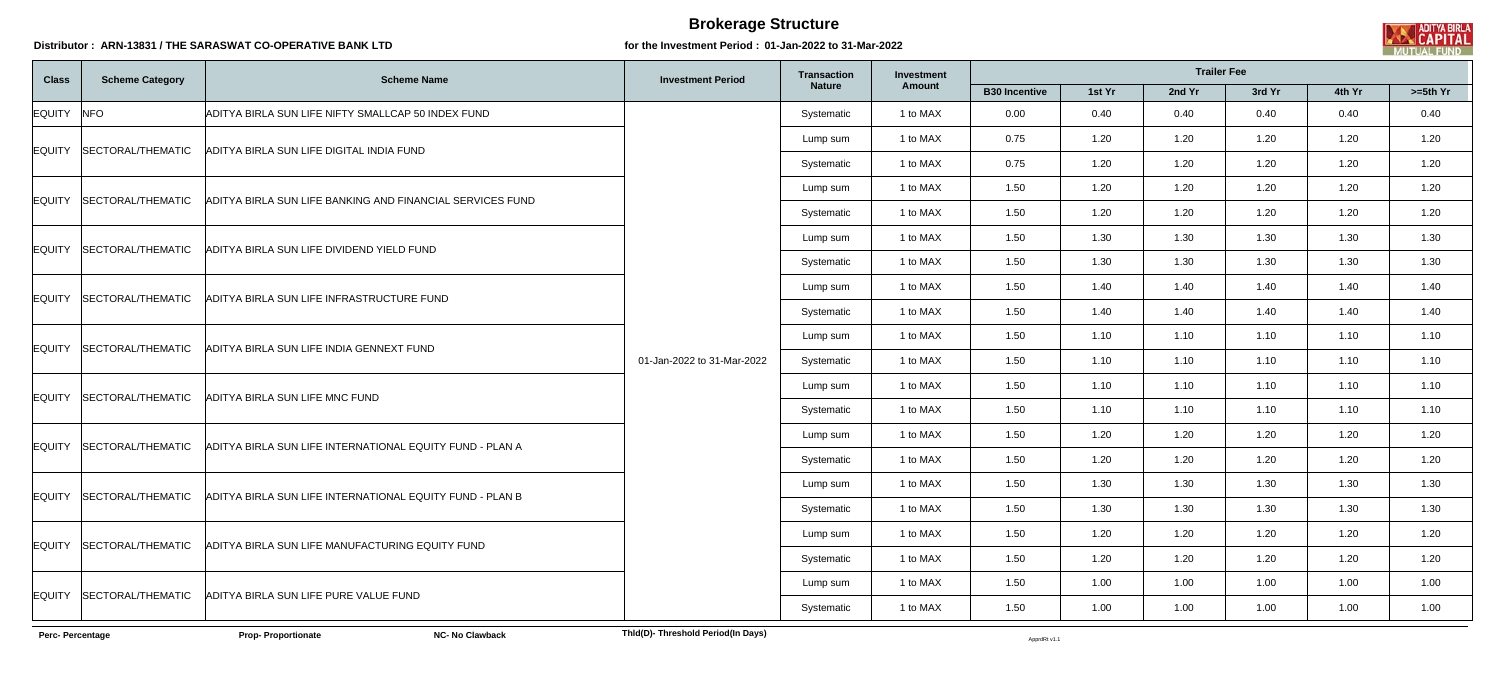

| <b>Class</b> | <b>Scheme Category</b>                                                      | <b>Scheme Name</b>                                                      | <b>Transaction</b><br><b>Investment Period</b> | <b>Investment</b> |               |                      | <b>Trailer Fee</b> |        |        | $>=5th$ Yr                                                   |      |  |  |  |  |  |
|--------------|-----------------------------------------------------------------------------|-------------------------------------------------------------------------|------------------------------------------------|-------------------|---------------|----------------------|--------------------|--------|--------|--------------------------------------------------------------|------|--|--|--|--|--|
|              |                                                                             |                                                                         |                                                | <b>Nature</b>     | <b>Amount</b> | <b>B30 Incentive</b> | 1st Yr             | 2nd Yr | 3rd Yr | 4th Yr                                                       |      |  |  |  |  |  |
|              | EQUITY SOLUTION BASED                                                       | ADITYA BIRLA SUN LIFE BAL BHAVISHYA YOJNA WEALTH PLAN                   |                                                | Lump sum          | 1 to MAX      | 1.50                 | 1.30               | 1.30   | 1.30   | 1.30                                                         | 1.30 |  |  |  |  |  |
|              |                                                                             |                                                                         |                                                | Systematic        | 1 to MAX      | 1.50                 | 1.30               | 1.30   | 1.30   | 1.30                                                         | 1.30 |  |  |  |  |  |
|              |                                                                             |                                                                         |                                                | Lump sum          | 1 to MAX      | 1.50                 | 1.20               | 1.20   | 1.20   | 1.20                                                         | 1.20 |  |  |  |  |  |
|              | EQUITY SOLUTION BASED                                                       | ADITYA BIRLA SUN LIFE RETIREMENT FUND 50PLUS PLAN                       | 01-Jan-2022 to 31-Mar-2022                     | Systematic        | 1 to MAX      | 1.50                 | 1.20               | 1.20   | 1.20   | 1.20                                                         | 1.20 |  |  |  |  |  |
|              | EQUITY THEMATIC                                                             |                                                                         |                                                | Lump sum          | 1 to MAX      | 1.50                 | 1.25               | 1.05   | 1.05   | 1.05                                                         | 1.05 |  |  |  |  |  |
|              |                                                                             | ADITYA BIRLA SUN LIFE ESG FUND                                          |                                                | Systematic        | 1 to MAX      | 1.50                 | 1.25               | 1.05   | 1.05   | 1.05                                                         | 1.05 |  |  |  |  |  |
|              | EQUITY THEMATIC<br>ADITYA BIRLA SUN LIFE SPECIAL OPPORTUNITIES FUND         |                                                                         | Lump sum                                       | 1 to MAX          | 1.50          | 1.25                 | 1.05               | 1.05   | 1.05   | 1.05                                                         |      |  |  |  |  |  |
|              |                                                                             |                                                                         |                                                | Systematic        | 1 to MAX      | 1.50                 | 1.25               | 1.05   | 1.05   | 1.05                                                         | 1.05 |  |  |  |  |  |
|              | $DEBT - 1$<br>ADITYA BIRLA SUN LIFE FIXED TERM PLAN - SERIES TO (1214 DAYS) |                                                                         |                                                | Lump sum          | 1 to MAX      | 0.00                 | 0.10               | 0.10   | 0.10   | 0.10                                                         | 0.10 |  |  |  |  |  |
| DEBT         |                                                                             |                                                                         | 10-Jan-2022 to 18-Jan-2022                     | Systematic        | 1 to MAX      | 0.00                 | 0.10               | 0.10   | 0.10   | 0.10                                                         | 0.10 |  |  |  |  |  |
|              | DEBT-1                                                                      |                                                                         |                                                | Lump sum          | 1 to MAX      | 0.00                 | 0.15               | 0.15   | 0.15   | 0.15<br>0.15<br>0.15<br>0.15<br>0.20<br>0.20<br>0.35<br>0.35 | 0.15 |  |  |  |  |  |
| <b>DEBT</b>  |                                                                             | ADITYA BIRLA SUN LIFE NIFTY SDL APR 2027 INDEX FUND                     | 14-Jan-2022 to 28-Jan-2022                     | Systematic        | 1 to MAX      | 0.00                 | 0.15               | 0.15   | 0.15   |                                                              | 0.15 |  |  |  |  |  |
|              |                                                                             |                                                                         |                                                | Lump sum          | 1 to MAX      | 0.00                 | 0.15               | 0.15   | 0.15   |                                                              | 0.15 |  |  |  |  |  |
| <b>DEBT</b>  | <b>INDEX</b>                                                                | ADITYA BIRLA SUN LIFE NIFTY SDL PLUS PSU BOND SEP 2026 60:40 INDEX FUND |                                                | Systematic        | 1 to MAX      | 0.00                 | 0.15               | 0.15   | 0.15   |                                                              | 0.15 |  |  |  |  |  |
|              | LT DEBT                                                                     |                                                                         |                                                | Lump sum          | 1 to MAX      | 0.00                 | 0.20               | 0.20   | 0.20   |                                                              | 0.20 |  |  |  |  |  |
| <b>DEBT</b>  |                                                                             | ADITYA BIRLA SUN LIFE CORPORATE BOND FUND                               |                                                | Systematic        | 1 to MAX      | 0.00                 | 0.20               | 0.20   | 0.20   |                                                              | 0.20 |  |  |  |  |  |
|              | <b>LT DEBT</b>                                                              |                                                                         | 01-Jan-2022 to 31-Mar-2022                     | Lump sum          | 1 to MAX      | 0.00                 | 0.35               | 0.35   | 0.35   |                                                              | 0.35 |  |  |  |  |  |
| <b>DEBT</b>  |                                                                             | ADITYA BIRLA SUN LIFE BANKING & PSU DEBT FUND                           |                                                | Systematic        | 1 to MAX      | 0.00                 | 0.35               | 0.35   | 0.35   |                                                              | 0.35 |  |  |  |  |  |
|              |                                                                             |                                                                         |                                                | Lump sum          | 1 to MAX      | 0.25                 | 0.60               | 0.60   | 0.60   | 0.60                                                         | 0.60 |  |  |  |  |  |
| <b>DEBT</b>  | LT DEBT                                                                     | ADITYA BIRLA SUN LIFE SHORT TERM FUND                                   |                                                | Systematic        | 1 to MAX      | 0.25                 | 0.60               | 0.60   | 0.60   | 0.60                                                         | 0.60 |  |  |  |  |  |
| <b>DEBT</b>  | LT DEBT                                                                     | ADITYA BIRLA SUN LIFE DYNAMIC BOND FUND                                 |                                                | Lump sum          | 1 to MAX      | 0.00                 | 0.90               | 0.90   | 0.90   | 0.90                                                         | 0.90 |  |  |  |  |  |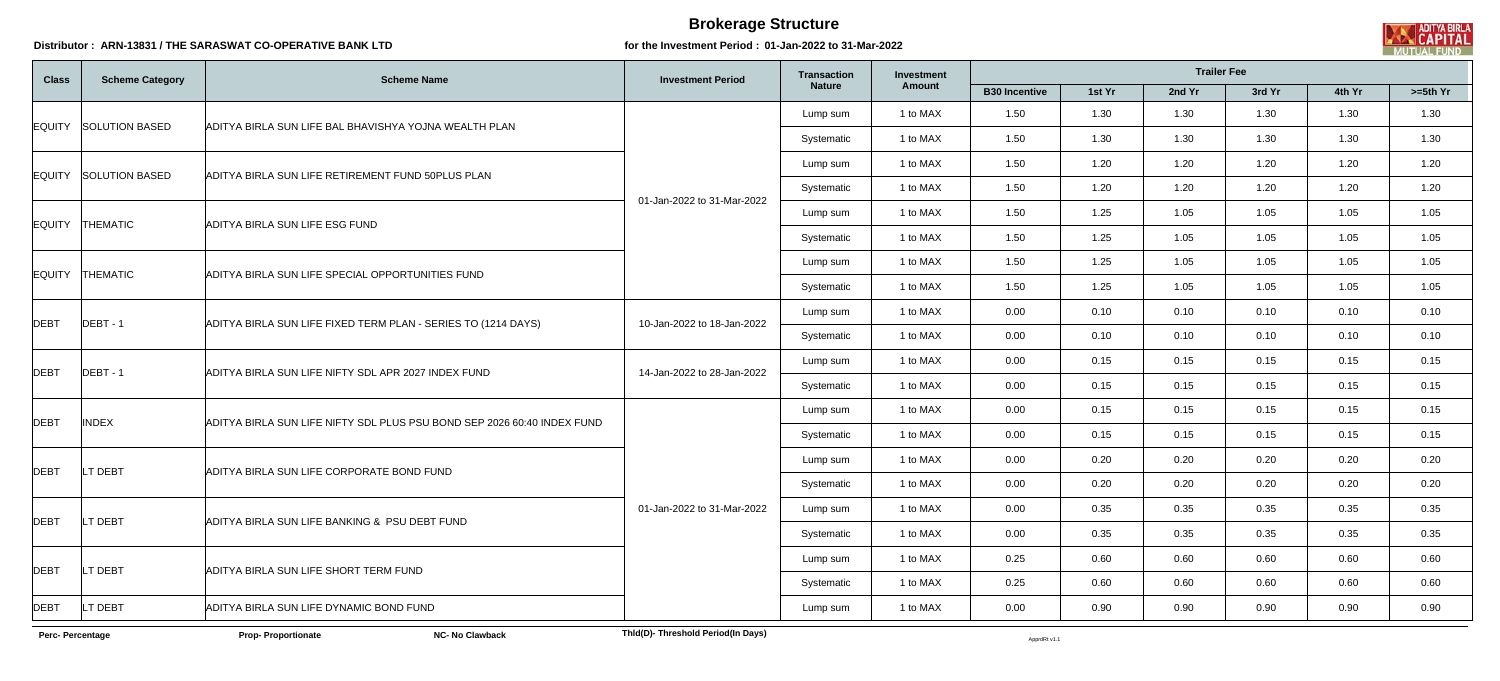

| <b>Class</b> |                                                   | <b>Transaction</b><br><b>Scheme Category</b><br><b>Investment Period</b><br><b>Scheme Name</b><br><b>Nature</b> | <b>Investment</b>          | <b>Trailer Fee</b> |          |                      |        |        |        |        |            |
|--------------|---------------------------------------------------|-----------------------------------------------------------------------------------------------------------------|----------------------------|--------------------|----------|----------------------|--------|--------|--------|--------|------------|
|              |                                                   |                                                                                                                 |                            |                    | Amount   | <b>B30 Incentive</b> | 1st Yr | 2nd Yr | 3rd Yr | 4th Yr | $>=5th$ Yr |
| <b>DEBT</b>  | LT DEBT                                           | ADITYA BIRLA SUN LIFE DYNAMIC BOND FUND                                                                         |                            | Systematic         | 1 to MAX | 0.00                 | 0.90   | 0.90   | 0.90   | 0.90   | 0.90       |
| <b>DEBT</b>  | LT DEBT                                           | ADITYA BIRLA SUN LIFE GOVERNMENT SECURITIES FUND                                                                |                            | Lump sum           | 1 to MAX | 0.00                 | 0.50   | 0.50   | 0.50   | 0.50   | 0.50       |
|              |                                                   |                                                                                                                 |                            | Systematic         | 1 to MAX | $0.00\,$             | 0.50   | 0.50   | 0.50   | 0.50   | 0.50       |
| <b>DEBT</b>  | LT DEBT                                           | ADITYA BIRLA SUN LIFE INCOME FUND                                                                               |                            | Lump sum           | 1 to MAX | $0.00\,$             | 0.40   | 0.40   | 0.40   | 0.40   | 0.40       |
|              |                                                   |                                                                                                                 | 01-Jan-2022 to 31-Mar-2022 | Systematic         | 1 to MAX | 0.00                 | 0.40   | 0.40   | 0.40   | 0.40   | 0.40       |
|              |                                                   |                                                                                                                 |                            | Lump sum           | 1 to MAX | $0.00\,$             | 0.90   | 0.90   | 0.90   | 0.90   | 0.90       |
| <b>DEBT</b>  | LT DEBT                                           | ADITYA BIRLA SUN LIFE MEDIUM TERM PLAN                                                                          |                            | Systematic         | 1 to MAX | 0.00                 | 0.90   | 0.90   | 0.90   | 0.90   | 0.90       |
|              | LT DEBT<br>ADITYA BIRLA SUN LIFE CREDIT RISK FUND |                                                                                                                 | Lump sum                   | 1 to MAX           | 0.75     | 1.10                 | 1.10   | 1.10   | 1.10   | 1.10   |            |
| <b>DEBT</b>  |                                                   |                                                                                                                 |                            | Systematic         | 1 to MAX | 0.75                 | 1.10   | 1.10   | 1.10   | 1.10   | 1.10       |
| <b>DEBT</b>  |                                                   |                                                                                                                 |                            | Lump sum           | 1 to MAX | 0.15                 | 0.50   | 0.50   | 0.50   | 0.50   | 0.50       |
|              | OTHER - FOF                                       | ADITYA BIRLA SUN LIFE SILVER ETF FUND OF FUND                                                                   | 13-Jan-2022 to 02-Feb-2022 | Systematic         | 1 to MAX | 0.15                 | 0.50   | 0.50   | 0.50   | 0.50   | 0.50       |
|              |                                                   |                                                                                                                 | Lump sum                   | 1 to MAX           | 0.00     | 0.70                 | 0.70   | 0.70   | 0.70   | 0.70   |            |
| DEBT         | <b>ST DEBT</b>                                    | ADITYA BIRLA SUN LIFE LOW DURATION FUND                                                                         |                            | Systematic         | 1 to MAX | 0.00                 | 0.70   | 0.70   | 0.70   | 0.70   | 0.70       |
|              |                                                   |                                                                                                                 |                            | Lump sum           | 1 to MAX | 0.00                 | 0.30   | 0.30   | 0.30   | 0.30   | 0.30       |
| <b>DEBT</b>  | <b>ST DEBT</b>                                    | ADITYA BIRLA SUN LIFE SAVINGS FUND                                                                              |                            | Systematic         | 1 to MAX | 0.00                 | 0.30   | 0.30   | 0.30   | 0.30   | 0.30       |
|              |                                                   |                                                                                                                 |                            | Lump sum           | 1 to MAX | 0.00                 | 0.20   | 0.20   | 0.20   | 0.20   | 0.20       |
| DEBT         | <b>ST DEBT</b>                                    | ADITYA BIRLA SUN LIFE FLOATING RATE FUND                                                                        | 01-Jan-2022 to 31-Mar-2022 | Systematic         | 1 to MAX | 0.00                 | 0.20   | 0.20   | 0.20   | 0.20   | 0.20       |
|              |                                                   |                                                                                                                 |                            | Lump sum           | 1 to MAX | 0.00                 | 0.15   | 0.15   | 0.15   | 0.15   | 0.15       |
| <b>DEBT</b>  | <b>ST DEBT</b>                                    | ADITYA BIRLA SUN LIFE MONEY MANAGER FUND                                                                        |                            | Systematic         | 1 to MAX | 0.00                 | 0.15   | 0.15   | 0.15   | 0.15   | 0.15       |
| <b>CASH</b>  |                                                   |                                                                                                                 |                            | Lump sum           | 1 to MAX | 0.00                 | 0.15   | 0.15   | 0.15   | 0.15   | 0.15       |
|              | <b>CASH</b>                                       | ADITYA BIRLA SUN LIFE LIQUID FUND                                                                               |                            | Systematic         | 1 to MAX | 0.00                 | 0.15   | 0.15   | 0.15   | 0.15   | 0.15       |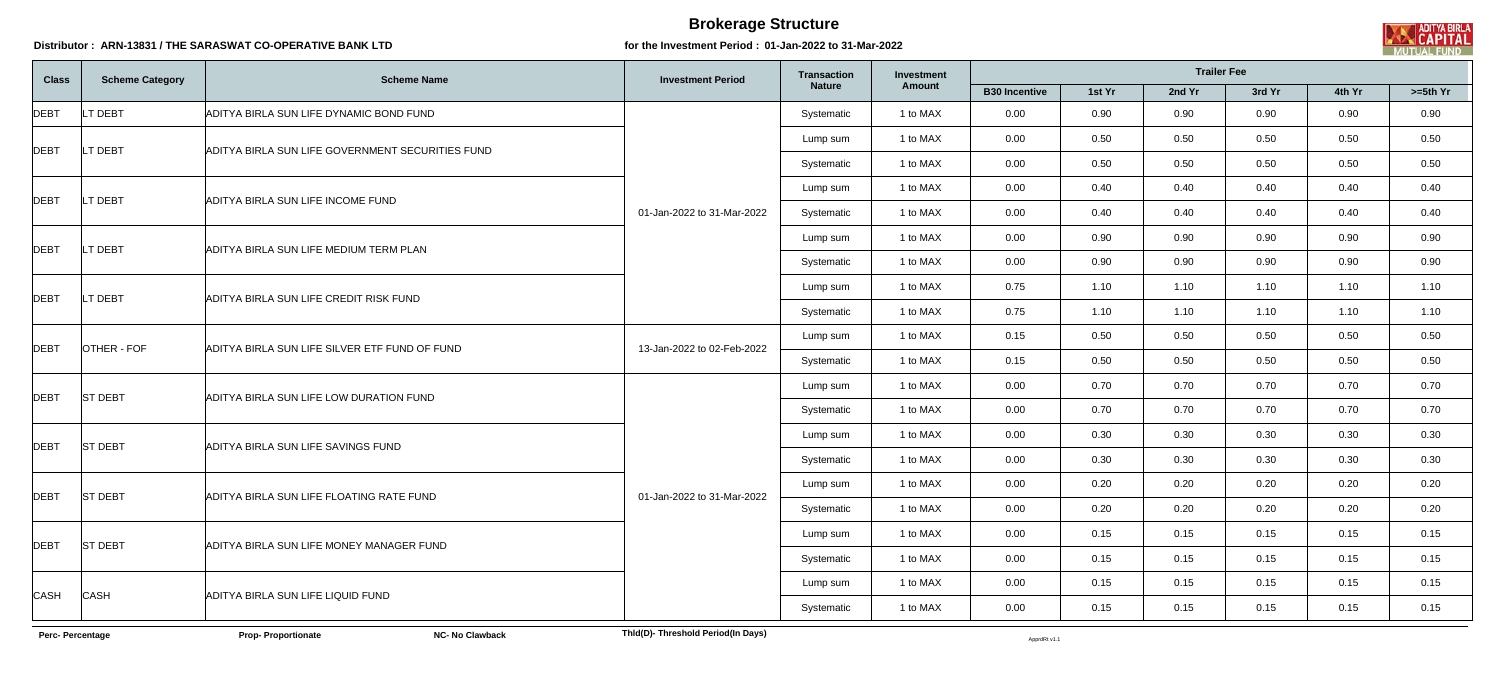

| <b>Class</b> | <b>Scheme Category</b>                              | <b>Scheme Name</b>                                    | <b>Investment Period</b>   | Transaction   | <b>Investment</b> | <b>Trailer Fee</b>   |        |        |        |        |            |  |
|--------------|-----------------------------------------------------|-------------------------------------------------------|----------------------------|---------------|-------------------|----------------------|--------|--------|--------|--------|------------|--|
|              |                                                     |                                                       |                            | <b>Nature</b> | Amount            | <b>B30 Incentive</b> | 1st Yr | 2nd Yr | 3rd Yr | 4th Yr | $>=5th$ Yr |  |
| <b>CASH</b>  | <b>CASH</b><br>ADITYA BIRLA SUN LIFE OVERNIGHT FUND |                                                       | Lump sum                   | 1 to MAX      | 0.00              | 0.10                 | 0.10   | 0.10   | 0.10   | 0.10   |            |  |
|              |                                                     |                                                       |                            | Systematic    | 1 to MAX          | 0.00                 | 0.10   | 0.10   | 0.10   | 0.10   | 0.10       |  |
| CASH         | <b>INDEX</b>                                        | ADITY BIRLA SUN LIFE NIFTY 50 EQUAL WEIGHT INDEX FUND | 01-Jan-2022 to 31-Mar-2022 | Lump sum      | 1 to MAX          | 0.00                 | 0.60   | 0.60   | 0.60   | 0.60   | 0.60       |  |
|              |                                                     |                                                       |                            | Systematic    | 1 to MAX          | 0.00                 | 0.60   | 0.60   | 0.60   | 0.60   | 0.60       |  |